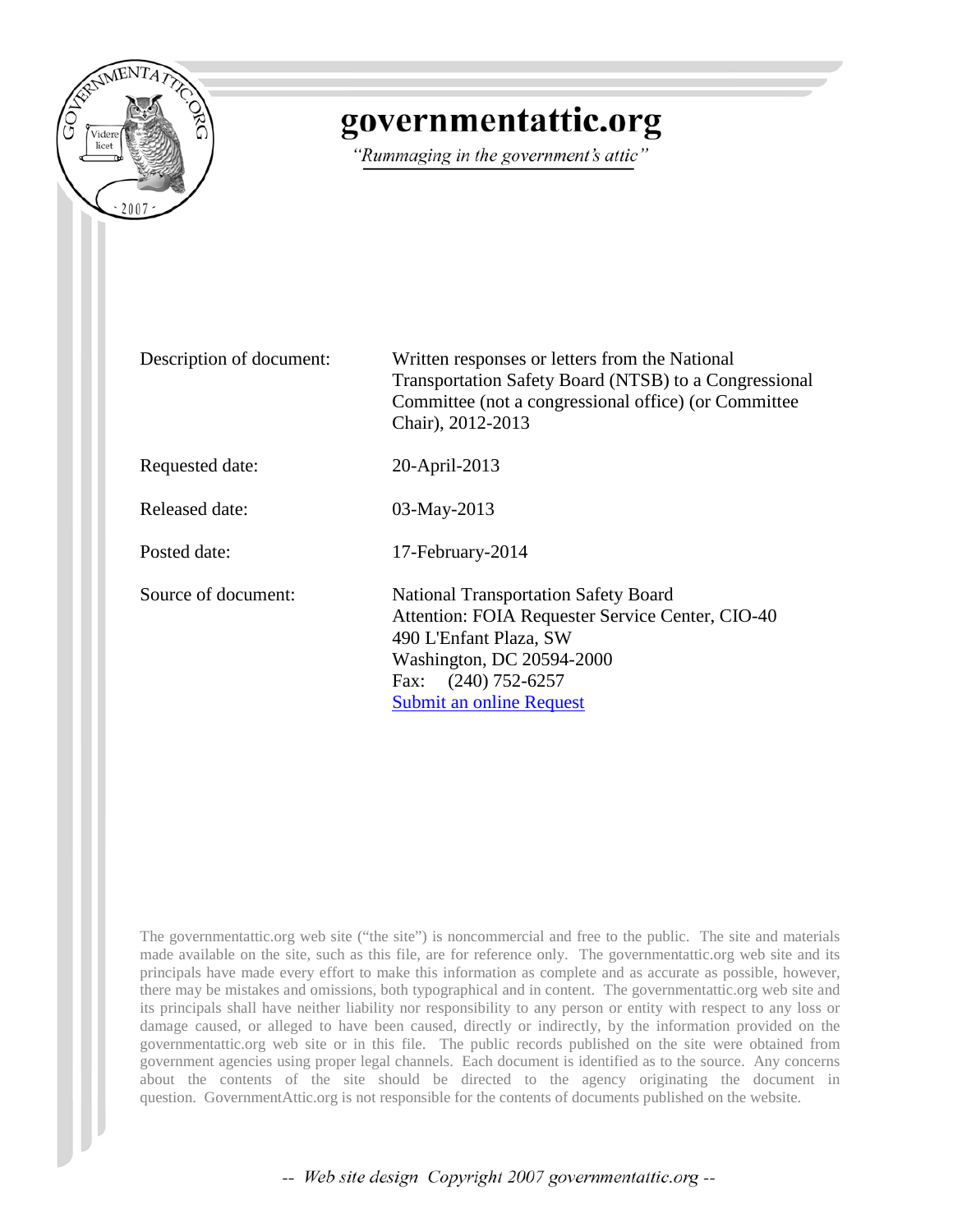

#### **National Transportation Safety Board Washington, D.C. 20594**

May 3, 2013

Re: National Transportation Safety Board (NTSB) Freedom of Information Act (FOIA) No. FOIA-2013-00242

This letter responds to your FOIA request for copies of each written response or letter from the NTSB to a Congressional Committee (not a congressional office) (or Committee Chair) in calendar years 2012 - 2013 to date, including subcommittees. By this, you mean one-time type responses to Committee inquiries, may exclude from the scope of this request regular periodic reports and may exclude from the scope of this request constituent responses to a congressional office.

There is one responsive record for your request, correspondence between NTSB and the Honorable Frank LoBiondo, Chairmain of the Subcommittee on Coast Guard and Maritime Trasportation, totaling eight pages. These are the best available copies of this letter.

The NTSB has concluded processing your FOIA request. The fees associated with this request have not exceeded \$14.00; therefore the NTSB will not charge a fee for the processing of your request.

To the extent I have denied your FOIA request, you may appeal my decision by writing to: Mr. David L. Mayer, Managing Director, NTSB, Washington, DC 20594.

Sincerely,

Welles D. Marg

Melba D. Moye FOIA Officer

Enclosures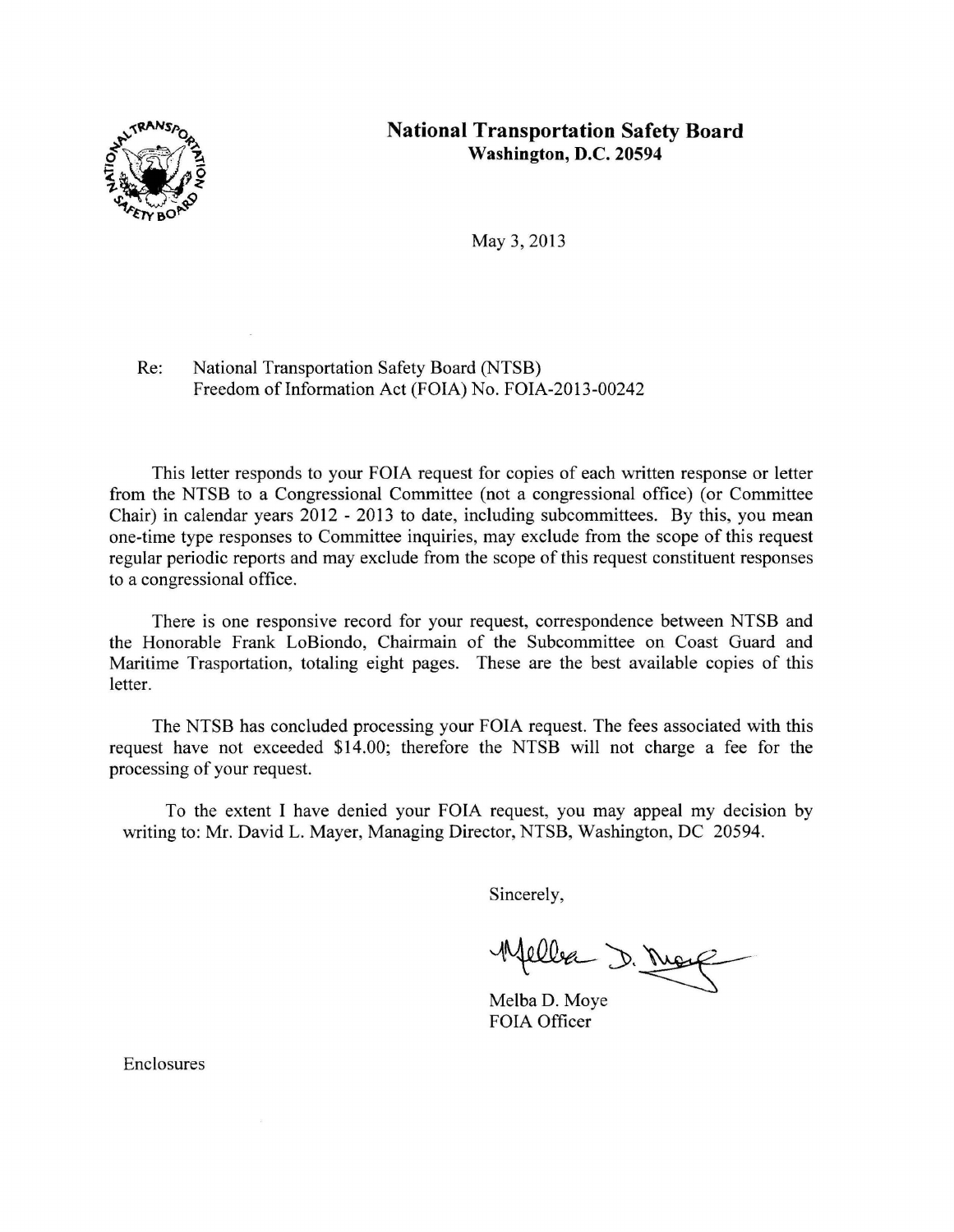#### **National Transportation Safety Board**



Office of the Chairman

Washington, D.C. 20594

#### **MAR** 0 8 201Z

The Honorable Frank LoBiondo Chairman, Subcommittee on Coast Guard and Maritime Transportation Committee on Transportation and Infrastructure United States House of Representatives 2165 Rayburn House Office Building Washington, D.C. 20515

-------·-··· -·-·----

Dear Chairman LoBiondo,

Thank you for your February 16, 2012, letter seeking information about the National Transportation Safety Board's (NTSB) implementation of its December 2008 memorandum of understanding (MOU) with the U.S. Coast Guard and about whether the NTSB has adequate resources to conduct marine casualty investigations. I appreciate and share your commitment to maritime safety and appreciate the opportunity to provide this information.

As you know, the NTSB has the unique responsibility of establishing the facts, circumstances, and probable cause of each accident it investigates and, in many cases, we issue safety recommendations to prevent similar accidents in the future. We take this responsibility- improving transportation safety throughout the United States and the world-very seriously.

The important work performed by the NTSB's Office of Marine Safety (OMS) is critical to ensuring the safety of the maritime transportation system. The professional staff of this office includes Coast Guard~licensed master mariners and marine engineers, marine inspectors, naval architects, and human factors and survival specialists. Recently, NTSB staff worked closely with the Coast Guard to develop and implement procedures whereby the NTSB determines the probable cause of all major marine casualties except casualties involving only public vessels, as called for in statute.

Below are the responses to your specific questions regarding our OMS investigative procedures and staff. Three tables are enclosed to provide additional detail.

- 1. Marine casualty investigations the NTSB has conducted since December 2008, with additional specified data. (See Enclosure 1.)
- 2. Annual meeting dates between the Chairman of the NTSB and the Commandant of the Coast Guard and who held the respective positions at the time of the meetings:

July 7, 2009 NTSB Acting Chairman Mark Rosenker and Coast Guard Commandant Admiral Thad Allen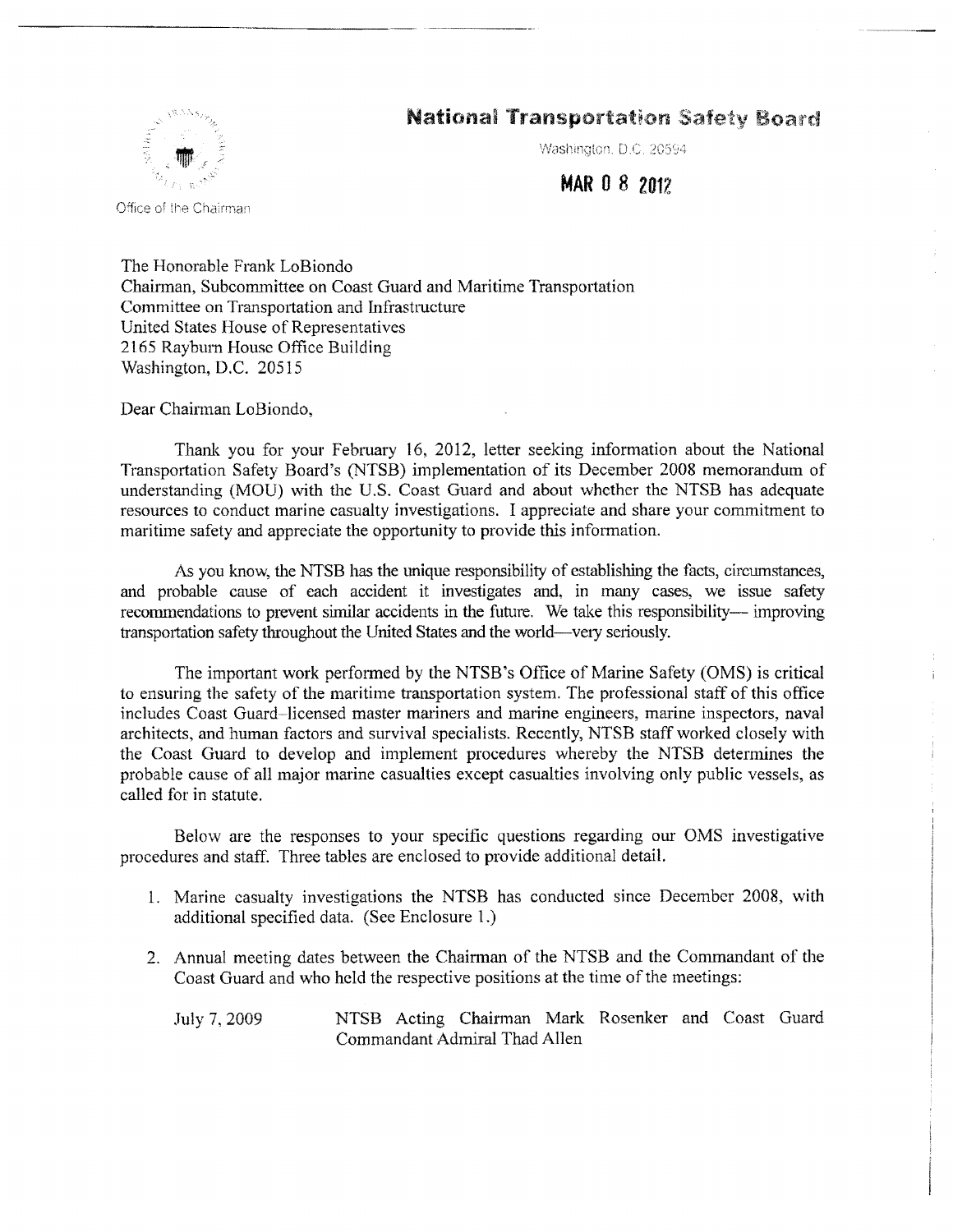December 13, 2010 NTSB Chainnan Deborah Hersman and Coast Guard Commandant Admiral Robert Papp February 21, 2012 NTSB Chairman Deborah Hersman and Coast Guard Commandant Admiral Robert Papp (The December 2011 meeting was rescheduled at the Coast Guard's request.)

3. International Maritime Organization meetings NTSB officials have attended smce December 2008:

| Subcommittee on Flag State Implementation              |
|--------------------------------------------------------|
| Maritime Safety Committee                              |
| Subcommittee on Safety of Navigation                   |
| Subcommittee on Standards of Training and Watchkeeping |
| Maritime Safety Committee                              |
| Subcommittee on Flag State Implementation              |
| Subcommittee on Safety of Navigation                   |
| Maritime Safety Committee                              |
| Subcommittee on Flag State Implementation              |
| Maritime Safety Committee                              |
| Subcommittee on Safety of Navigation                   |
|                                                        |

- 4. NTSB/Coast Guard training opportunities provided since December 2008. (See Enclosure 2.)
- 5. Although none of the NTSB's Board members has a specific professional background in the maritime sector, service as a credentialed merchant mariner, or service in the Coast Guard, U.S. Navy, or the National Oceanic and Atmospheric Administration Commissioned Corps, each Board Member has extensive technical professional qualifications.

*Chairman Deborah A.P Hersman:* Chairman Hersman has served as an NTSB Board member since 2004. Prior to her appointment, she was a senior Congressional staff member for 12 years, working extensively on surface transportation issues in both the House and Senate. She holds a commercial driver's license with passenger, school bus and air brake endorsements, and a motorcycle endorsement.

*Vice Chairman Christopher A. Hart:* Vice Chairman Hart has spent many years in transportation safety, including previous service as an NTSB Board Member, Deputy Director for Air Traffic Safety Oversight at the Federal Aviation Administration (FAA), Assistant Administrator for the FAA's Office System Safety, and Deputy Administrator for the National Highway Traffic Safety Administration. Vice Chairman Hart is a licensed pilot with commercial, multi-engine, and instrument ratings.

*Member Robert L. Sumwalt:* Member Sumwalt was a pilot for 32 years-24 of those years as a commercial pilot-and has over 14,000 flight hours and type ratings in 5 aircraft. Member Sumwalt served as a member of the Air Line Pilots' Association

2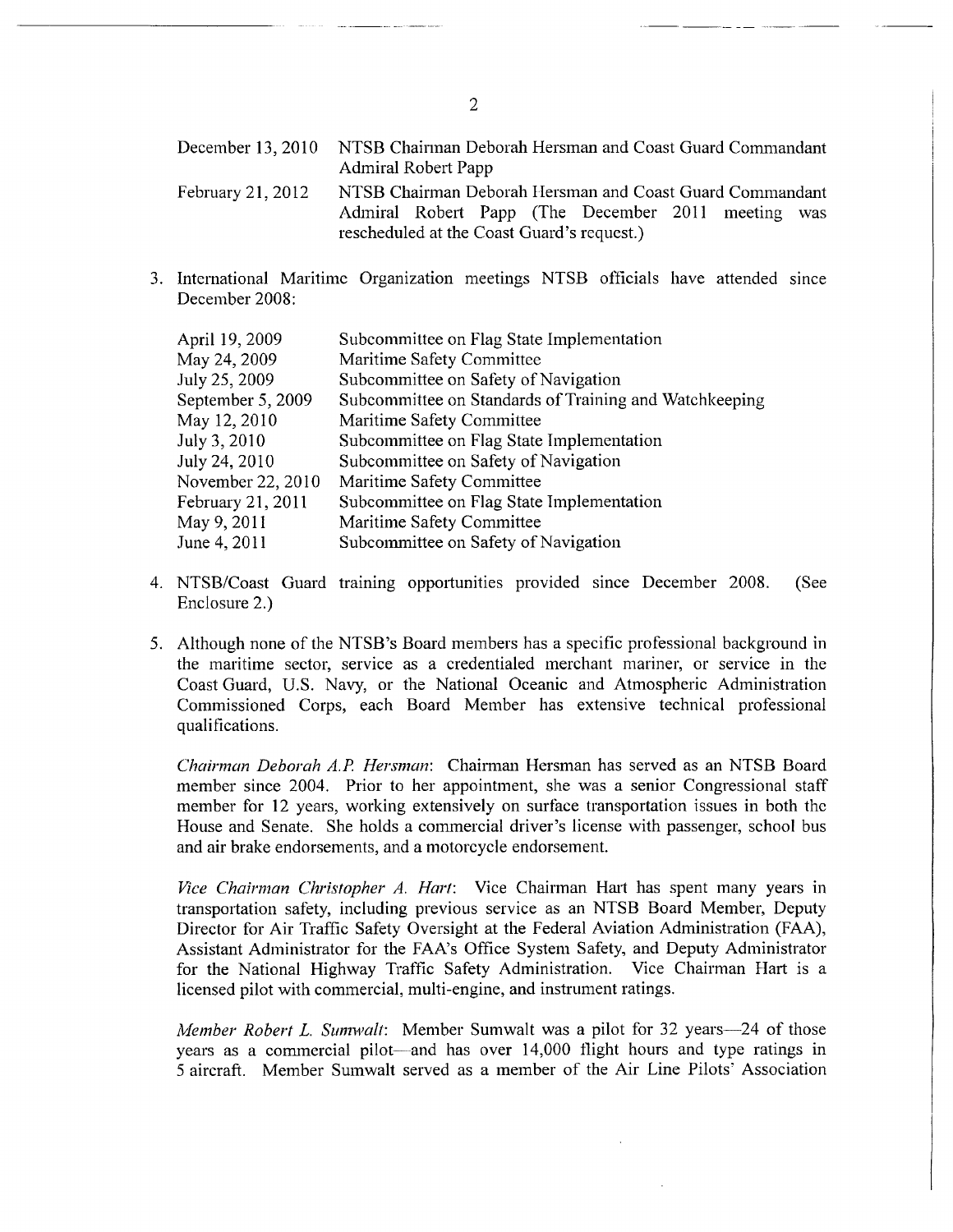Accident Investigation Board, and chaired its Human Factors and Training Group. He has taught human factors courses at the university level.

*Member Mark R. Rosekind, Ph.D.: Dr. Rosekind is an internationally recognized fatigue* expert who has conducted research and implemented programs in many settings, including maritime and other modes of transportation. Dr. Rosekind has been working in human factors for many years, including directing the Fatigue Countermeasures Program and serving as Chief of the Aviation Operations Branch in the Flight Management and Human Factors Division at the National Aeronautics and Space Administration Ames Research Center.

*Member Earl F. Weener, Ph.D.:* Dr. Weener enjoyed an accomplished career as an engineering executive and safety advocate. He worked in various supervisory positions at the Boeing Company and the Flight Safety Foundation. He is an active general aviation pilot and is a licensed general aviation flight instructor. He also has his U.S. Coast Guard Master's License.

6. OMS personnel and background information. (See Enclosure 3.)

Please let me know if I may provide additional information to you on the MOU or any other matter. Again, I appreciate your commitment to maritime safety.

. Sincerely,  $\sum_{i=1}^{n}$  $\bigcirc$ 

Deborah A.P. Hersman Chairman

Enclosures

- 1. NTSB Marine casualty investigations December 2008-March 2012
- 2. NTSB/Coast Guard training opportunities
- 3. NTSB OMS staffing

3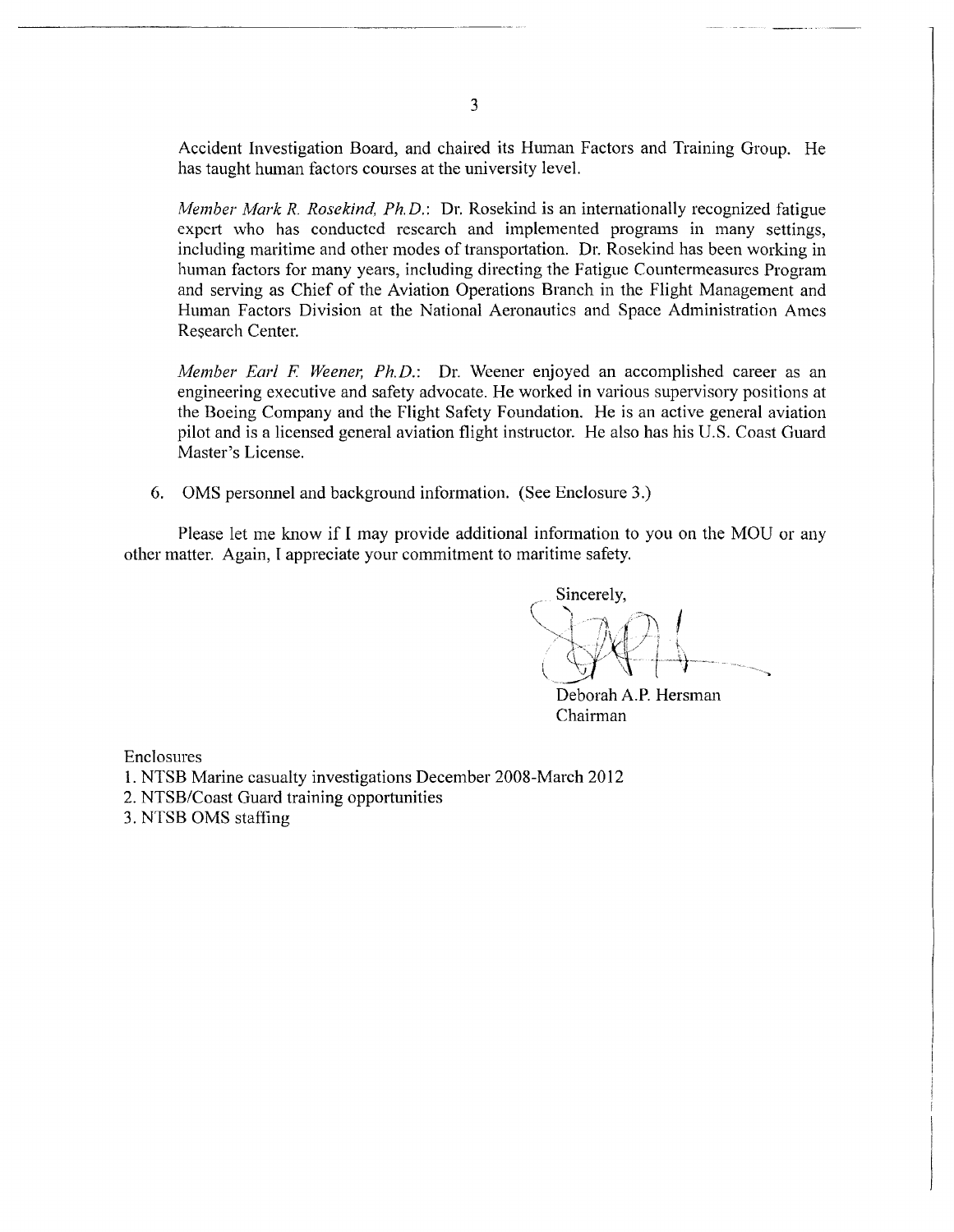| <b>Accident Date</b> | <b>Vessel Name</b>             | <b>Lead Agency</b> | Significant<br><b>Marine Casualty</b>                             | danun.l | Accident<br>True                                       | <b>NTSB Board</b><br>Member | Location                               | <b>Faialities</b> | Injuries     | <b>Estimated Damone</b> | Hazmat               | <b>Shore Structure</b><br><b>Damage</b> | <b>Probable Cause</b>                                                                                                                                                                                                                                                                                                                                                                                                                                                                                                                                                                                                                                                                                                                                                                                                                                                                                               | <b>NTSB Support to</b><br><b>USCG</b>                                                                         | <b>USCG Support</b><br>le NTSB |
|----------------------|--------------------------------|--------------------|-------------------------------------------------------------------|---------|--------------------------------------------------------|-----------------------------|----------------------------------------|-------------------|--------------|-------------------------|----------------------|-----------------------------------------|---------------------------------------------------------------------------------------------------------------------------------------------------------------------------------------------------------------------------------------------------------------------------------------------------------------------------------------------------------------------------------------------------------------------------------------------------------------------------------------------------------------------------------------------------------------------------------------------------------------------------------------------------------------------------------------------------------------------------------------------------------------------------------------------------------------------------------------------------------------------------------------------------------------------|---------------------------------------------------------------------------------------------------------------|--------------------------------|
|                      | 10:22/08 F/V Kaupai            | usca               | Accident prior to<br>MOU but<br>investigation<br>followed signing | Yes     | Sinkin:                                                |                             | Bering Sea 120 West of Adak.<br>Alaska | $\overline{ }$    | $\mathbf{r}$ | \$1,500,000             | Unknown              | None                                    | The National Transportation Sofety Board determines that the probable<br>cause of the sinking of the Kaimai was the loss of the vessel's watertight<br>integrity because watertight doors from the main deck to the processing<br>space and the lazoratic were left open by the crew at a time when the<br>vessel was overloaded and navigating in severe weather, which allowed<br>water to enter the vessel resulting flooding and sinking. Contributing to<br>the accident was the master's decision to continue fishing operations<br>during the approach of severe weather rather an seeking shelter and to<br>load twice the amount of cargo addressed in the vessel's stability report<br>Also contributing to the accident was the owner's failure to ensure that<br>the stability information provided to the master was current and that the<br>master understood it and operated the vessel accordingly. | Support to Marine<br><b>Board</b> of<br>Investigation;<br>materials testing                                   | None                           |
| 3/24/09              | FIV Lash Mary                  | <b>USCG</b>        | No                                                                | Yes.    | <b>Sunking</b>                                         |                             | 65 NM SE Cape May, New Jersey          | 6                 | $\circ$      | <\$500,000              | sheen                | None                                    | The National Transportation Safety Board determines that the probable<br>cause of the sinking of the Lady Mary was flooding originating in the<br>lazurette through an access hatch that had been left open during rough.<br>weather, contrary to safe shipboard gractice. Contributing to the delay in-<br>the dispatch of rescue assets was the inability of the EPIRB to transmit<br>position data following activation.                                                                                                                                                                                                                                                                                                                                                                                                                                                                                         | Support to Marine<br>Board of<br>investigation,<br>materials testing, and Transportation at<br>weather report | scene                          |
| 4/12/09              | 22Ft R/V & 25Ft Work Boat NTSB |                    | No                                                                | Yes.    | Collision                                              | Hersman                     | Pante Vedra, Fiorida                   | -5                |              | Unknown                 | None                 |                                         | The National Transportation Safety Board determines that the probable<br>cause of the allo sion of the recreational look with the push boat Little<br>Man II was the inamention of the boat operators, most likely the result of<br>alcohol impairment on the part of the regular operator and in-experience<br>on the part of the designated operator.                                                                                                                                                                                                                                                                                                                                                                                                                                                                                                                                                             | NA                                                                                                            | None                           |
| \$79.09              | Unnamed 33' SeaRey             | State of Florida   | No                                                                | No      | Fire with<br>explosion                                 |                             | Tamps, Florida                         | $\mathbf{o}$      | $\mathbf{z}$ | >\$500,000              | sheen                | None                                    | <b>N/A</b>                                                                                                                                                                                                                                                                                                                                                                                                                                                                                                                                                                                                                                                                                                                                                                                                                                                                                                          | Materials testing                                                                                             | Noue                           |
| 8.28/09              | SPV Tied High                  | <b>USCG</b>        | No                                                                | No      | Equipment<br><b>failure</b>                            |                             | Ocean Isle, North Carolina             | $\mathbf{r}$      | $\mathbf{a}$ | Unknown                 | None                 | None                                    | <b>N/A</b><br>The National Transportation Safety Board determines that the probable<br>cause of the engineroom fire on the Fire Island Belle was the ignition of<br>fori that had leaked from a fatigue-fractured fitting on the center engine's<br>secondary fuel filter, sprayed onto the lagging around the port engine<br>exhaust duct, and seeped through a gap in the lagging onto the bot duct,                                                                                                                                                                                                                                                                                                                                                                                                                                                                                                              | Materials testing                                                                                             | None                           |
| 9/20/09              | <b>MV</b> Fire Island Belle    | USCG               | No                                                                | Yes     | Fue                                                    |                             | Bay Shore, New York                    | $\mathbf{a}$      | G.           | <\$500,000              | None                 | None                                    | where it caught fire.                                                                                                                                                                                                                                                                                                                                                                                                                                                                                                                                                                                                                                                                                                                                                                                                                                                                                               | Fire analysis                                                                                                 | Nane                           |
| 10/30/09             | T/V Dubai Son                  | <b>USCG</b>        | No                                                                | No      | Equipment<br>failure                                   |                             | San Francisco, California              | $\alpha$          | $\sim$       | <\$500,000              | 800 gallons fuel oil | None                                    | NA<br>The National Transportation Safety Board determines that the probable                                                                                                                                                                                                                                                                                                                                                                                                                                                                                                                                                                                                                                                                                                                                                                                                                                         | Equipment testing                                                                                             | None                           |
| 12/5/09              | Thriller 09/CG25689            | <b>NTSH</b>        | No                                                                | Yes     | Collision<br>between<br>public/non-public              |                             | Charleston, South Carolina             | $\mathbf{a}$      | 6            | $<$ \$75,000            | None                 | None                                    | cause of the collision was the insdequate lookout by the crowmembers of<br>both vessels, given the speed at which they were being operated and the<br>nighttime conditions.                                                                                                                                                                                                                                                                                                                                                                                                                                                                                                                                                                                                                                                                                                                                         | N/A                                                                                                           | Transportation at<br>scene     |
| 12/20/09             | ("G3311" P/C (CF2607PZ) NTSB   |                    | Na                                                                | Yes     | Collision<br>between<br>public/non-public<br>Equipment |                             | San Diego, California                  |                   |              | Unknown                 | None                 | None                                    | The National Transportation Safety Board determines that the probable<br>cause of the collision between the CG 33118 and the Sea Ray was the<br>failure of the CG 33118 crew to see and avoid the Sea Ray because of the<br>excessive speed at which the coxswain operated the CG 33118, given the<br>prevailing darkness, background lighting, and high vessel density, and the<br>U.S. Coast Guard's luck of effective oversight of its small boat operations<br>both nationally and at Coast Guard Station San Diego                                                                                                                                                                                                                                                                                                                                                                                             | N/A                                                                                                           | Toyotoctation at<br>scene      |
| 1/12/10              | SPV Waywakuwer                 | <b>USCG</b>        | No                                                                | No      | faiture                                                |                             | St. Croix, US Virgin Islands           | $\Omega$          | $\mathbf{o}$ | <\$500,000              | None <sup></sup>     | None                                    | <b>N/A</b>                                                                                                                                                                                                                                                                                                                                                                                                                                                                                                                                                                                                                                                                                                                                                                                                                                                                                                          | Materials resting                                                                                             | None                           |

Enclosure 1: NTSB Marine Casualty Investigations December 2008-March 2012

 $\hat{\alpha}$  is a similar of

u.

Page 1 of  $3$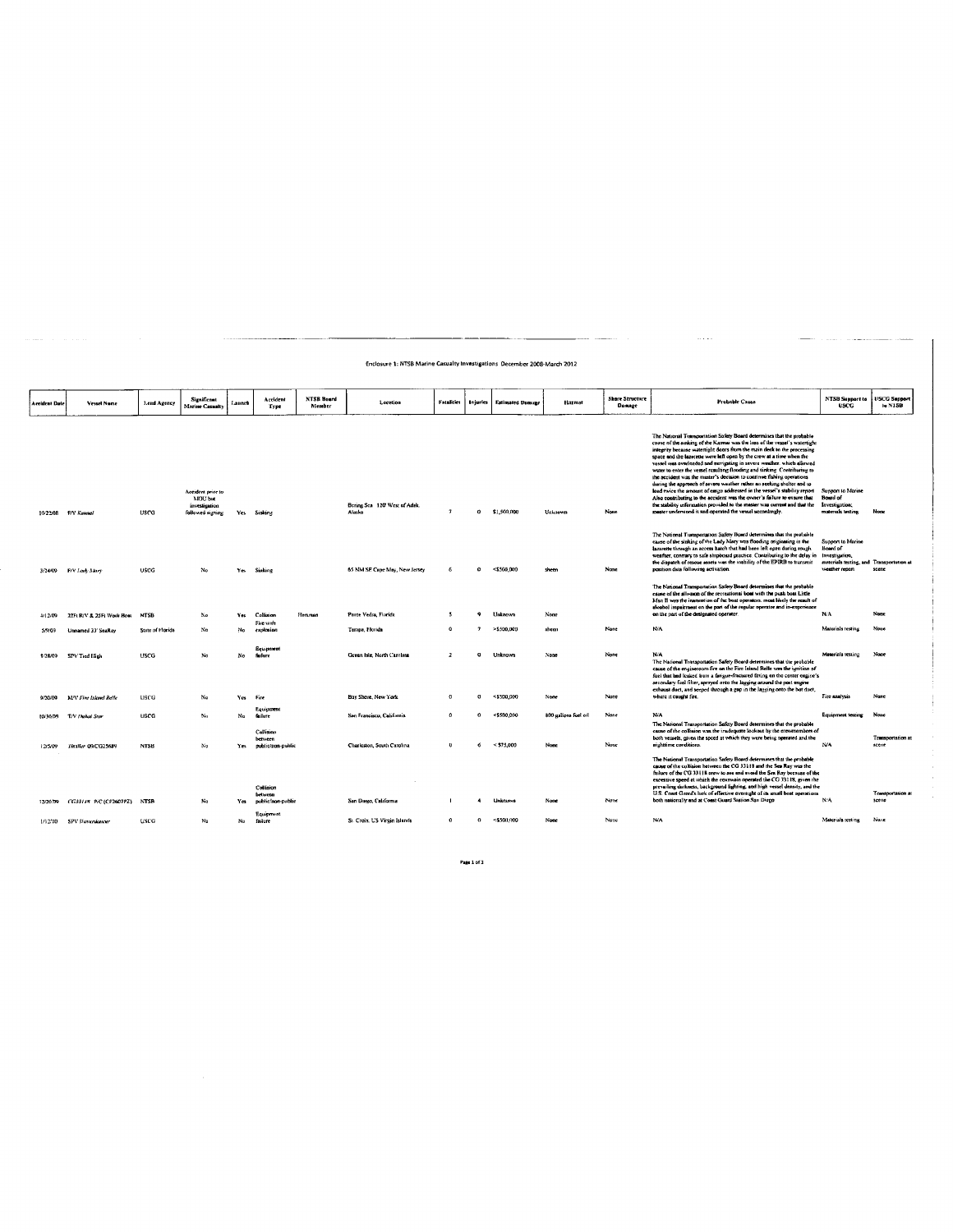| Accident Date | <b>Vettel Name</b>                 | Lead Agency | Significant            | Launch | Accident                                  | NTSB Board     | Lecation                                                       | Fatalities           | Injuries             | Estimated Damage             | Hurmer                         | <b>Shore Structure</b> | <b>Prohable Cause</b>                                                                                                                                                                                                                                                                                                                                                                                                                                                                                                                                                                                                                                                                                                                                                                                                                                                                                                                                      | <b>NTSB Support to</b>                                                       | <b>USCG Support</b>        |
|---------------|------------------------------------|-------------|------------------------|--------|-------------------------------------------|----------------|----------------------------------------------------------------|----------------------|----------------------|------------------------------|--------------------------------|------------------------|------------------------------------------------------------------------------------------------------------------------------------------------------------------------------------------------------------------------------------------------------------------------------------------------------------------------------------------------------------------------------------------------------------------------------------------------------------------------------------------------------------------------------------------------------------------------------------------------------------------------------------------------------------------------------------------------------------------------------------------------------------------------------------------------------------------------------------------------------------------------------------------------------------------------------------------------------------|------------------------------------------------------------------------------|----------------------------|
|               |                                    |             | <b>Marine Canualty</b> |        | Type                                      | Member         |                                                                |                      |                      |                              |                                | Damage                 |                                                                                                                                                                                                                                                                                                                                                                                                                                                                                                                                                                                                                                                                                                                                                                                                                                                                                                                                                            | <b>USCC</b>                                                                  | to NTSB                    |
| 1/23/10       | T/V Sagle Ossan                    | <b>USCG</b> | No                     | Yes    | Collision                                 |                | Port Arthur, Texas                                             | $\mathbf{r}$         | ٠                    | >\$500,000                   | 11,000 barrels of crode<br>uil | None                   | The National Transportation Safety Board (NTSB) determines that the<br>probable cause of the collision of tackship Engle Orome with cargo<br>vessel Gulf Arrow and the submayont collision with the Dixie Venzeance<br>tow was the failure of the first pilot, who had navigational conitol of the<br>Eagle Otome, to correct the sheering motions that began as a result of the<br>late initiation of a turn at a mild bend in the waterway. Cantobuting to<br>the accident was the first pilot's fatigue, coused by his untreated<br>obstructive sleep gones and his work schedule, which did not permit<br>adequate sleep; his destraction from conducting a radio call, which the<br>second pilot should have conducted in accordance with guidelines, and<br>the lack of effective bridge resource transagement by both pilots. Also<br>contributing was the lack of oversight by the Jefferson and Orange<br>County Board of Pilot Commissioners     | Support to formal<br>investigation and<br>VDR mascription                    | Transportation at<br>scene |
| 3/16/10       | SPV Sty Litting                    | <b>USCO</b> | Na                     | Na     | Equipment<br>Entury                       |                | Daytona Beach, Florida                                         | $\mathbf{a}$         | $\mathbf{z}$         | <\$500,000                   | Name                           | Nune                   | NA.                                                                                                                                                                                                                                                                                                                                                                                                                                                                                                                                                                                                                                                                                                                                                                                                                                                                                                                                                        | Materials testing                                                            | None                       |
| 5/3/10        | M/V debre J. Barbert               | NTSU        | Yes                    | Yes    | Afficiion                                 | <b>Spensor</b> | St. George, Staten Island, New York                            | $\alpha$             | 48                   | $<$ \$500,000                | None                           |                        | 13613 TBD - Investigation organise                                                                                                                                                                                                                                                                                                                                                                                                                                                                                                                                                                                                                                                                                                                                                                                                                                                                                                                         | NA                                                                           | None                       |
| 7,7/10        | SPV DOGE 34 & UTV<br>Carribean Sun | NTSB        | No                     | Yes    | Collision                                 | Sumwait        | Delaware River at Penna Landing,<br>Philadelphia, Faunayticana | $\overline{a}$       | a                    | \$130,000                    | Sheon                          | None                   | The National Transportation Safety Board determines that the probable<br>cause of this accident was the failure of the mate of the Caribbean Sea to<br>maintain a proper junknot due to (1) his decayon to uperate the vessel<br>from the lower wheelhouse, which was contrary in expectations and to<br>prodent seamanship, and (2) distraction and inattentiveness as a result of<br>his repeated parsonal use of his cell plicne and company lapton computer<br>while he was solely responsible for navigating the vessel. Contributing to<br>the accident was the failure of Ride The Docks International maintenance<br>personnel to answe that DUKW 34's surge unk pressure cap was<br>securely in place before allowing the vehicle to return to passenger<br>service on the morning of the accident, and the failure of the DUKW 34.<br>master to take actions appropriate to the risk of anchoring his vessel in an<br>active navigation channel. | N/A                                                                          | None                       |
| 813/10        | Try Paula                          | USCG        | No                     | No     | Equipment<br>fadure                       |                | East Providence, Rhode Island                                  | $\sigma$             |                      | Unknown >5500,000            | None                           | None                   | NA                                                                                                                                                                                                                                                                                                                                                                                                                                                                                                                                                                                                                                                                                                                                                                                                                                                                                                                                                         | Equipment resting                                                            | Nung                       |
| 9/5/18        | SPV Sky Screener                   | <b>USCG</b> | Nu                     | Na     | Other                                     |                | St. Petersburg, Florida                                        |                      | ÷                    | <b>N/A</b>                   | None                           | None                   | NA                                                                                                                                                                                                                                                                                                                                                                                                                                                                                                                                                                                                                                                                                                                                                                                                                                                                                                                                                         | Materials testing                                                            | None                       |
| 11/3/10       | C/S Caratval Splendor              | USCG        | No                     | Ym     | Fire                                      |                | Pacific Ocean, 150 NM South of San<br>Drego, 50 NM off Mexico  | e                    | ű                    | >\$500,000                   | None                           | Nove                   | NA                                                                                                                                                                                                                                                                                                                                                                                                                                                                                                                                                                                                                                                                                                                                                                                                                                                                                                                                                         | taitial fire<br>nontra naiasitevni<br>to USCG on seems.<br>VDR transcription | None                       |
| 11/16/10      | <b>MEV</b> bohad                   | <b>USCG</b> | No                     | No     | Corrosion                                 |                | Brownsville, Texas                                             | G                    | ø                    | NIA.                         | None                           | None                   | NA                                                                                                                                                                                                                                                                                                                                                                                                                                                                                                                                                                                                                                                                                                                                                                                                                                                                                                                                                         | Meterials testing                                                            | None                       |
| 7/3/11        | MAV End (Mexican flass)            | USCG        | No                     | No     | Capsizing                                 |                | Sea of Cortez, Mexico                                          | $\cdot$              | G                    | Total loss of vessel         | Unknown                        | Nong                   | NA.                                                                                                                                                                                                                                                                                                                                                                                                                                                                                                                                                                                                                                                                                                                                                                                                                                                                                                                                                        | Interviews and<br>interview.<br>transcription                                | None                       |
| 8/17/11       | UTV Alliance & T/V Raticina USCG   |             | No                     | Yes    | Collision                                 |                | Houston Ship Channel and ICW near<br>Galevston, Texas          | $\mathbf{G}$         | $\mathbf{a}$         | < \$500,000                  | None                           | None                   | TBD - Investigation casoing                                                                                                                                                                                                                                                                                                                                                                                                                                                                                                                                                                                                                                                                                                                                                                                                                                                                                                                                | <b>VDR</b> transcription                                                     | Transportation at<br>seeme |
| 9/8/11        | <b>OSV Tronts II</b>               | USOU        | No                     | Yes    | Lifthout fest<br>collapse and<br>caracize |                | Gulf of Mexico, about 12 NM off<br>Moxican coast               | $\blacktriangleleft$ | $\ddot{\phantom{1}}$ | Total loss of vessel Unknown |                                | None                   | TRD - Investigation outcomp.                                                                                                                                                                                                                                                                                                                                                                                                                                                                                                                                                                                                                                                                                                                                                                                                                                                                                                                               | Support formal<br>investigation,<br>weather report                           | None                       |

 $\bar{t}$ 

 $\frac{1}{2}$ 

 $\bar{t}$ 

 $\sim$ 

Enclosure 1: NTSB Marine Casualty Investigations December 2008-March 2012

 $\frac{1}{2}$  and  $\frac{1}{2}$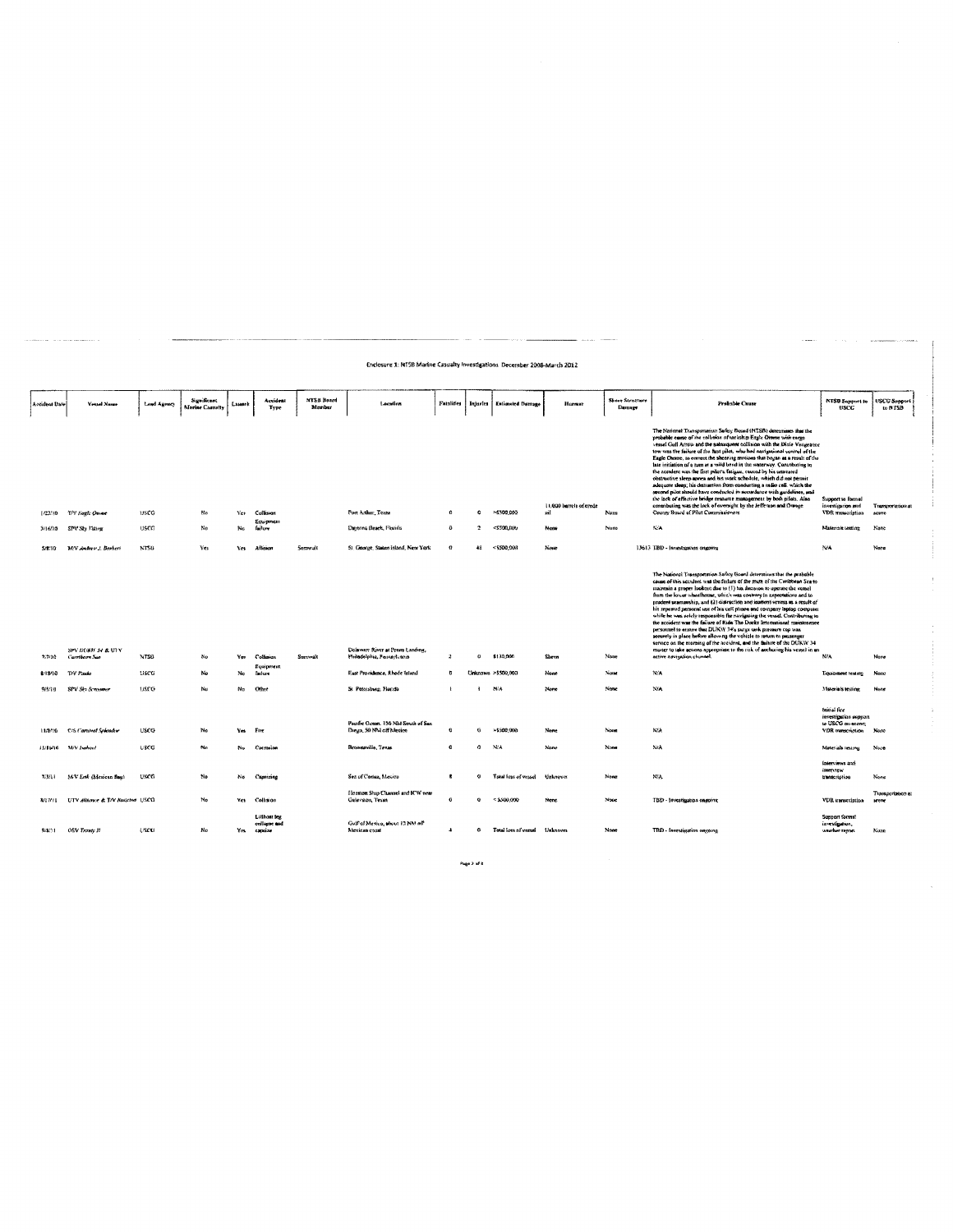|                      | Enclosure 1: NTSB Marine Casualty Investigations December 2008-March 2012 |             |                                |           |                                |                                    |                                                                               |                   |                |                         |             |                                                                    |                                    |                                       |                                |
|----------------------|---------------------------------------------------------------------------|-------------|--------------------------------|-----------|--------------------------------|------------------------------------|-------------------------------------------------------------------------------|-------------------|----------------|-------------------------|-------------|--------------------------------------------------------------------|------------------------------------|---------------------------------------|--------------------------------|
|                      |                                                                           |             |                                |           |                                |                                    |                                                                               |                   |                |                         |             |                                                                    |                                    |                                       |                                |
|                      |                                                                           |             |                                |           |                                |                                    |                                                                               |                   |                |                         |             |                                                                    |                                    |                                       |                                |
| <b>Accident Date</b> | Vessel Name                                                               | Lend Agency | Significant<br>Marine Casualty | Lanneh    | Accident<br>Type               | <b>NTSB Board</b><br><b>Member</b> | Location                                                                      | <b>Fatalities</b> | <b>Taiwies</b> | <b>Estimated Damage</b> | Hazmat      | <b>Shore Structure</b><br>Damage                                   | <b>Probable Cause</b>              | <b>NTSB Support to</b><br><b>USCC</b> | <b>USCG</b> Support<br>to NTSB |
| 10/10/11             | <b>UTV Ivory Coast</b>                                                    | USCO        | No                             | <b>No</b> | Fire                           |                                    | General ship repair pier, Baltimore,<br>Maryland                              | $\mathbf{o}$      | $\Omega$       | \$1,000,000             | <b>None</b> | None                                                               | TBD - Investigation prepairs:      | None                                  | None                           |
| 10/29/11             | <b>NVV MSC Nederland</b><br>(Panama) & T/V Elka Apollon<br>(Greece)       | <b>USCG</b> | No                             | Yes.      | Collision                      |                                    | Houston Ship Changel near junction<br>with Baynott Channel, Houston.<br>Texas | $\mathbf{o}$      | $\Omega$       | >\$500,000              | None        | None                                                               | TBD - Investigation propring       | VDR transcription                     | None                           |
| 12/5/11              | <b>M/V Meersk Wiscupin &amp;</b><br><b>LITY Ruth M Remainer</b>           | <b>USCG</b> | No                             | No        | Collision                      |                                    | Kill Van Kull, near Bergen Point,<br>New Jersey                               | $\Omega$          |                | >\$500,000              | None        | None                                                               | TBD - Investigation ongoing        | None                                  | None                           |
| 12/23/11             | <b>MV Rickmers Tokyo</b><br>(Marshall Islands)                            | USCG        | No                             | No        | Allision                       |                                    | Pier 11. Tions Marine Terminal.<br>Philadelphia, Pennsylvania                 | $\mathbf{0}$      | $\mathbf{n}$   | >\$500,000              | None        | Undetermined -<br>superficial damage<br>to mer no longer in<br>use | TBD - Investigation ongoing        | None                                  | None                           |
| 1/16/12              | OSV Alako (U.S. Bag)                                                      | <b>USCG</b> | No                             | Na        | Fire and sinking               |                                    | 7 NM SW of Niger Delta, Nigeria                                               | $\mathbf{o}$      |                | Total loss of vessel    | Unknown     | None                                                               | TBD - Investigation oneoing        | TBD                                   | None                           |
| 1/25/12              | <b>Fry Herman</b>                                                         | <b>USCG</b> | No                             | No        | Sinking                        |                                    | Alitak Bay, south side of Kodiak<br>Island, Alaska                            | $\mathbf{o}$      |                | Total loss of vessel    | Unknown     | None                                                               | <b>TBD</b> - Investigation ongoing | None                                  | None                           |
| 1/26/12              | M/V Delta Mariner                                                         | <b>USCG</b> | No                             | Yes       | Allision with<br>bridge span   |                                    | Tonnessee River, Eggner Ferry<br>Bridge in the vicinity of Aurora,<br>Kenueky | $\bullet$         |                | >\$500,000              | None        | <b>Bridge span</b><br>collapse                                     | TBD - Investigation orgaing        | VDR transcription,<br>weather report  | Transportation at<br>scene     |
| 2:1/12               | Natures Way Commander<br>Barge A'BI, 3111 /ACOE<br>crane barge            | <b>USCO</b> | No                             | No        | Collision<br>public/non-public |                                    | Port Allen, Louisiann                                                         | $\mathbf{o}$      |                | $-575.000$              | Unknown     | None                                                               | TBD - Investigation ongoing        | None                                  | None                           |
| 2/6/12               | MV Malaspura                                                              | USCG        | No                             | No        | Fire                           |                                    | Alaska ScDD, Ketchikan, Alaska                                                | $\mathbf{o}$      | $\sim$         | >\$500,000              | None        | None                                                               | TBD - Investigation ongoing        | None                                  | Noue                           |
| 2/21/12              | F/V Plan-B                                                                | <b>USCG</b> | No                             | No        | <b>Sinkins</b>                 |                                    | Atlantic Ocean approximately 11 NM<br>south of Kennebunkport, Maine           | $\mathbf{a}$      |                | Total loss of vessel    | Unknown     | Nane                                                               | TRD - Investigation ongoing        | None                                  | None                           |

Page 3 of 3

l,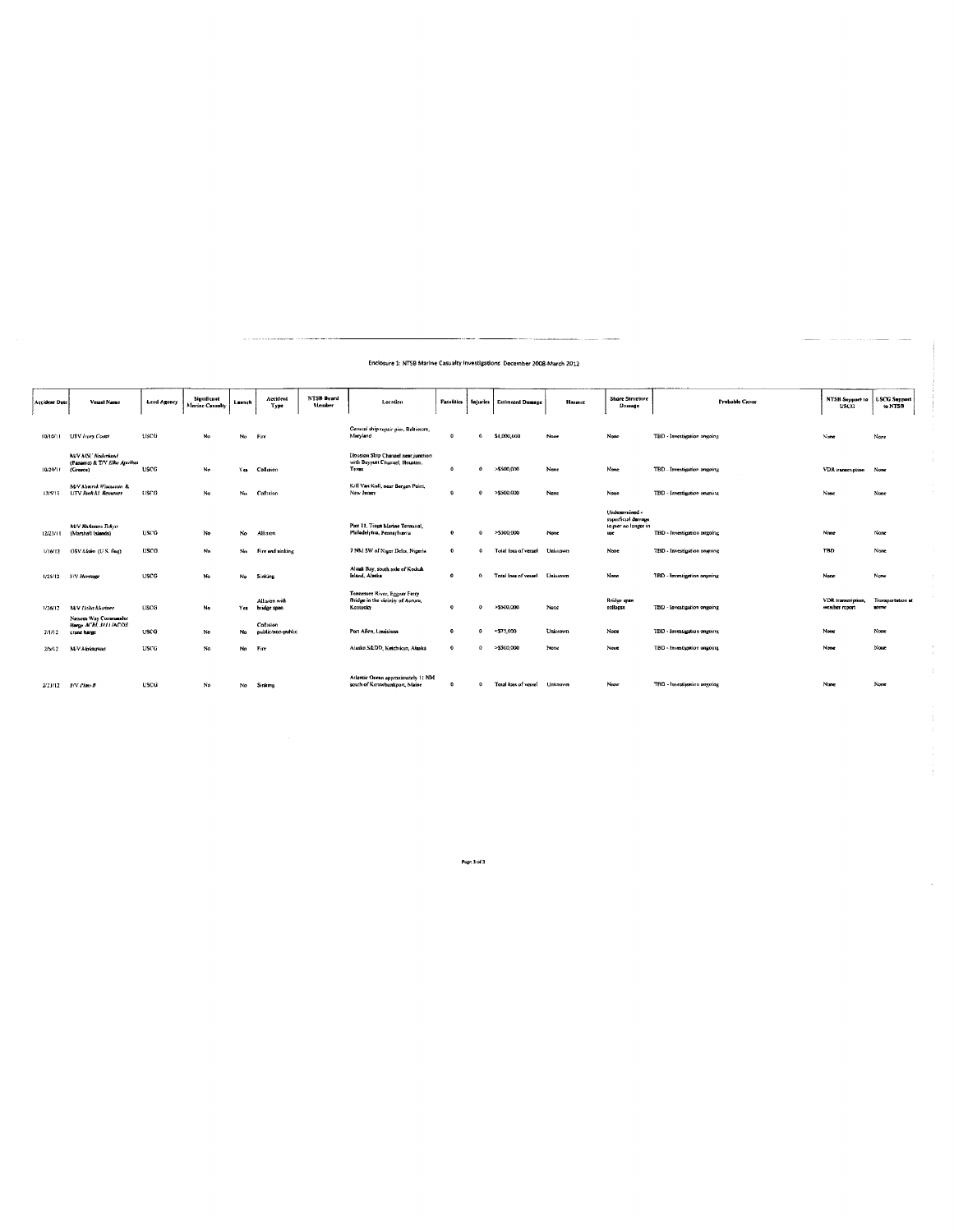## Enclosure 2: NTSB/Coast Guard Training Opportunities

| <b>NTSB Training Provided to USCG</b>                        |              |
|--------------------------------------------------------------|--------------|
| 1-2 week Internships at NTSB for USCG Investigating Officers |              |
| August 2009                                                  | 1            |
| June 2010                                                    | 1            |
| September 2011                                               | $\mathbf{1}$ |
| <b>MS 101 - Marine Accident Investigations</b>               |              |
| January 2009                                                 | 23           |
| December 2009                                                | 27           |
| December 2011                                                | 9            |
| <b>Cognitive Interviewing</b>                                |              |
| February 2010                                                | 10           |
| February and November 2011                                   | 9            |
| <b>Photo Documentation</b>                                   |              |
| April 2010                                                   | 7            |
| May 2011                                                     | 5            |
| <b>Human Fatigue</b>                                         |              |
| September 2010                                               | 8            |
| January 2012                                                 | 4            |
| <b>Shipyard Competent Person</b>                             |              |
| March 2011                                                   | 1            |
| <b>NTSB Roles Presented to Investigating Officer Course</b>  |              |
| February 2010                                                | 1            |
| May 2010                                                     | 1            |
| June 2010                                                    | 1            |
| September 2010                                               | 1            |
| March 2011                                                   | 1            |
| April 2011                                                   | 1            |
| May 2011                                                     | $\mathbf{I}$ |
| October 2011                                                 | $\cdot$ 1    |
| February 2012                                                |              |
|                                                              |              |
| <b>Coast Guard Training Provided to NTSB</b>                 |              |
| <b>ISO 9001</b>                                              |              |
| August 2009                                                  | $\mathbf{I}$ |
| October 2009                                                 | 1            |
| <b>Commercial Fishing Vessel Examiner</b>                    |              |
| November 2009                                                | 1            |
| <b>July 2010</b>                                             | 1            |
| <b>Investigating Officer</b>                                 |              |
| June 2009                                                    | 1            |
| <b>Control Verification</b>                                  |              |
| December 2009                                                | 1            |